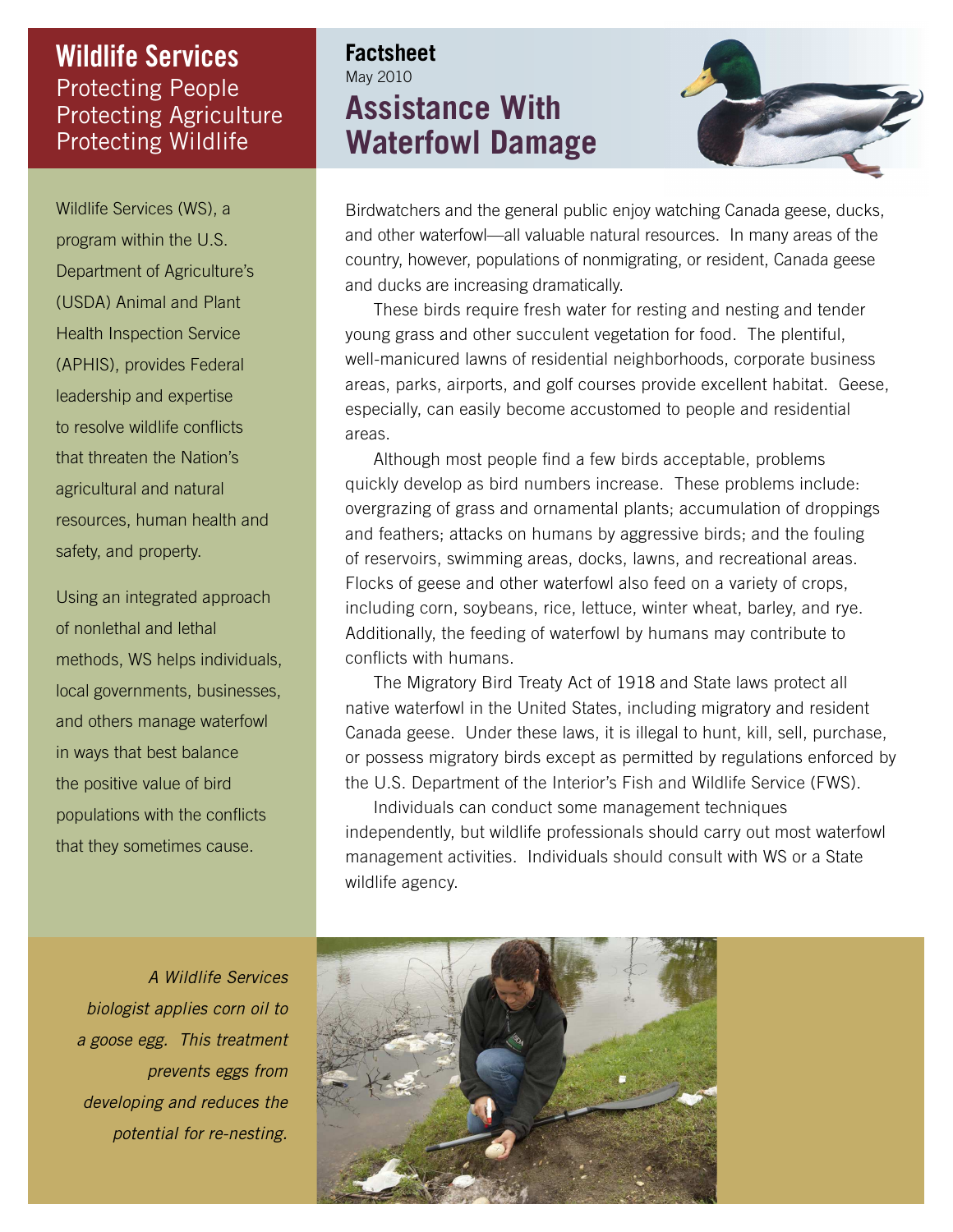## **Management Techniques**

Long-term water fowl management results require multiple tools, each effective for different concerns. Exclusive use of only one tool will not have a long-term impact.

Wildlife Services professionals recommend an integrated approach to discourage waterfowl from residing in areas where overabundant flocks cause problems. The following techniques should be used in combination with one another. Waterfowl quickly will become accustomed to any single technique.

- Discontinue feeding. Wild birds can find their own food and will survive without handouts. Once feeding by humans is discontinued, waterfowl will revert to better quality, natural foods. In many instances, the birds will leave.
- Remove domestic ducks and geese. Because birds may learn to locate food resources by watching the behavior of other birds, domestic ducks and geese serve as decoys to wild waterfowl. The removal of domestic waterfowl may reduce the attractiveness of an area. No Federal permit is required, but local law enforcement should be consulted about State, county, and municipal laws, and regulations before removing domestic waterfowl. Removal techniques must comply with all applicable laws, regulations, and policies.
- Modify landscaping. Geese and ducks, in particular, are grazers and require short, green grass for food. Allow grass to grow longer so it is unpalatable to the birds. Along water edges, plant less attractive vegetation, such as pachysandra, periwinkle, and euonymus. Waterfowl prefer nesting on islands, peninsulas, and undisturbed grounds. When landscaping, do not create small islands or peninsulas; where these features already exist, consider changes to make them unavailable to waterfowl.
- Install barriers. Waterfowl prefer to land on water and walk onto adjacent grassy areas to feed and rest. The

most effective tools for controlling waterfowl movement are fences, hedgerows, and other physical barriers.

- Use scaring devices. Large helium-filled balloons, strobe lights, scarecrows with movable parts, birdscaring reflecting tape, Mylar™ flags, screamer sirens, whistle bombs, shell crackers, and automatic exploders will help keep geese and other waterfowl from feeding and resting on property. These should be moved periodically. Before using noisemakers or pyrotechnics, check local and State regulations concerning permits and the use of firearms and pyrotechnics.
- Utilize dogs. Use dogs to keep geese out of hay, grain crops, and parks. Most effective are freeranging dogs trained to chase birds as soon as they land, so some communities have enlisted volunteer human/canine teams of trained and reliable pets in parks for harassing waterfowl. Local leash laws may prevent such use of dogs.
- Prevent nesting. Local populations of waterfowl may be controlled if property owners prevent them from nesting. Waterfowl are protected by State and Federal laws, so a property owner must register with the FWS. See link: http://www.fws.gov/permits/ mbpermits/GooseEggRegistration.html. Nest treatment may include manipulating eggs so they do not develop. These methods include: addling (shaking), oiling with corn oil, puncturing, chilling, or replacing eggs. The bird will remain on the nest beyond the expected hatching date and therefore reduces or prevents the potential for re-nesting. (See Nest and Egg-Oiling factsheet.)
- Use oral contraceptive bait. An oral contraceptive for use on resident Canada goose, some duck, and feral pigeon populations reduces the hatchability of eggs. OvoControl® was developed by scientists at the WS' National Wildlife Research Center (NWRC) and by Innolytics, LLC. It must be fed to the target species at a specified dosage immediately before and throughout the entire nesting season. Because it can reduce egg

**An integrated approach will discourage waterfowl from**  residing in areas where overabundant flocks cause problems.